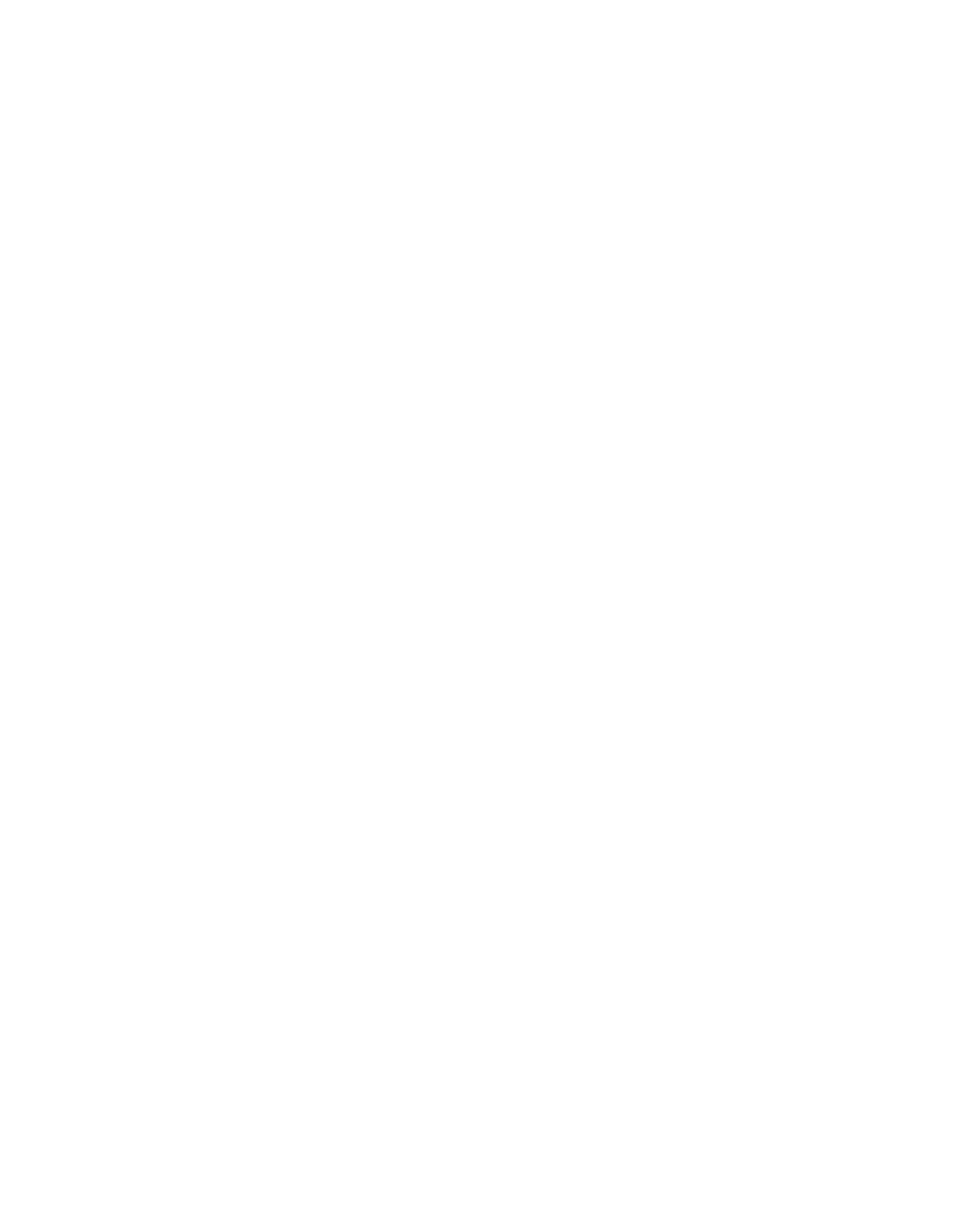## **In the case of McInnes v. Serbia,**

The European Court of Human Rights (Third Section), sitting as a Committee composed of:

Helena Jäderblom, *President,* 

Dmitry Dedov,

Branko Lubarda, *judges,*

and Stephen Phillips, *Section Registrar,*

Having deliberated in private on 26 April 2016,

Delivers the following judgment, which was adopted on that date:

# PROCEDURE

1. The case originated in an application (no. 7159/12) against the Republic of Serbia lodged with the Court under Article 34 of the Convention for the Protection of Human Rights and Fundamental Freedoms ("the Convention") by an Australian national, Mr James John McInnes ("the applicant"), on 30 December 2011.

2. The applicant was represented by Mr D. Ninković, a lawyer practising in Belgrade. The Serbian Government ("the Government") were represented by Ms V. Rodić, their Agent at the time.

3. On 18 November 2014 the application was communicated to the Government.

## THE FACTS

### I. THE CIRCUMSTANCES OF THE CASE

4. The applicant was born in 1963 and lives in Cres Salisbury East, Australia.

5. On 19 March 1985 the applicant sustained injuries in a traffic accident caused by the vehicles owned by the *Danilo Bošković A.D. - Grdelica* and *Srbijatrans – Niš*, both State/socially-owned companies (the debtors).

6. On 23 November 2001 and 1 July 2008 the First Municipal Court in Belgrade rendered two separate judgments ordering the debtors to pay the applicant certain sums as compensation for the sustained damages.

7. Due to the debtors' failure to fulfil their obligations from these decisions, the applicant submitted enforcement requests. On 7 October 2005 and 18 October 2010, respectively, the First Municipal Court in Belgrade issued enforcement orders to that effect. The enforcement proceedings are still pending and the above decisions remain unenforced.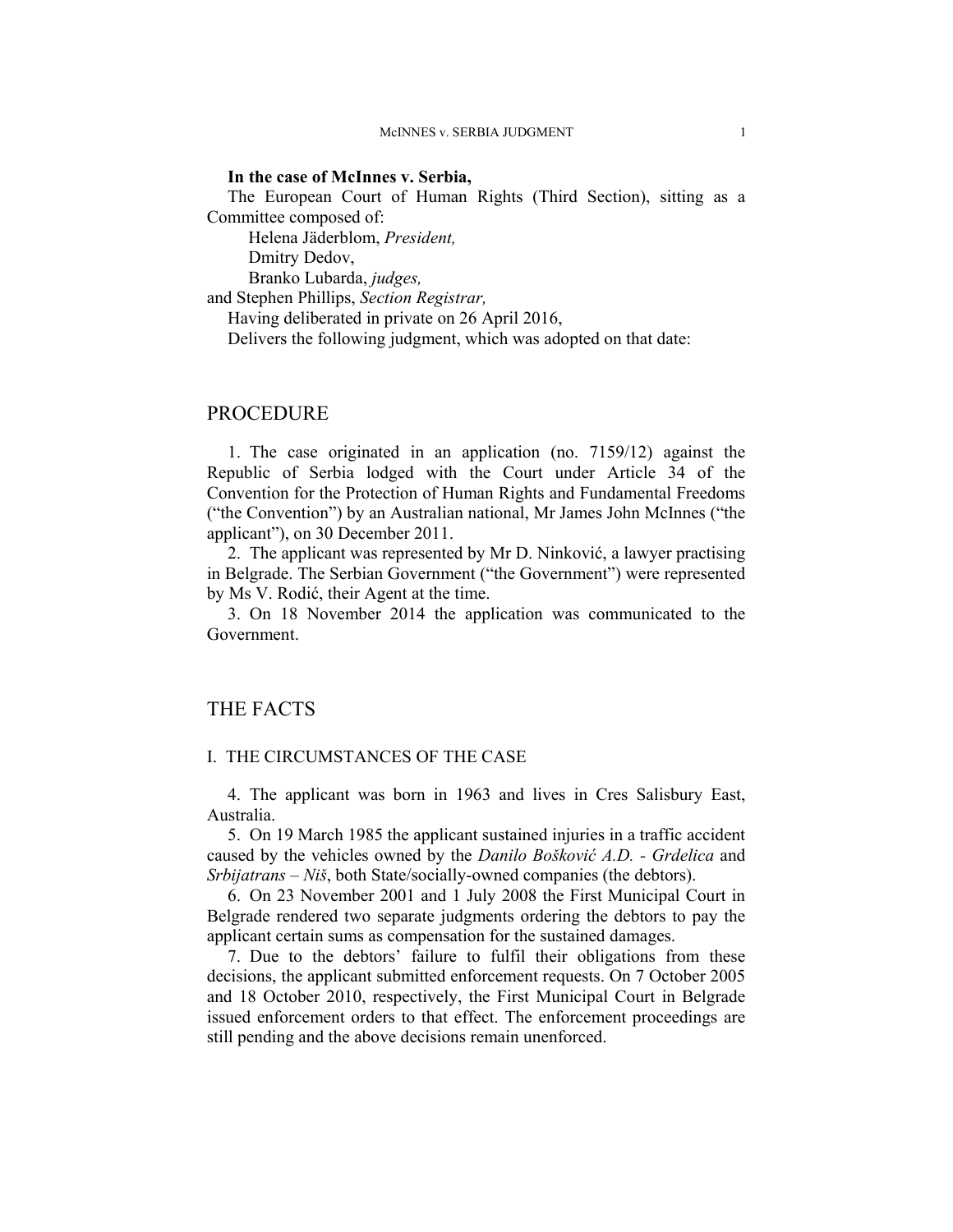### II. RELEVANT DOMESTIC LAW AND PRACTICE

8. The relevant domestic law concerning the status of socially owned companies, as well as the enforcement and insolvency proceedings is outlined in the cases of *R. Kačapor and Others v. Serbia*, nos. 2269/06 *et al*., §§ 57-64 and §§ 71-76, 15 January 2008 and *Jovičić and Others v. Serbia* (dec.), no. 37270/11, §§ 88-93, 15 October 2013. Furthermore, the case-law of the Constitutional Court in respect of socially owned companies, together with the relevant provisions concerning constitutional appeals and the privatisation of socially owned companies, are outlined in the admissibility decision in *Marinković v. Serbia* (dec.), no. 5353/11, §§ 26-29 and §§ 31-44, 29 January 2013; and the judgment in *Marinković v. Serbia*, no. 5353/11, §§ 29-32, 22 October 2013.

# THE LAW

# I. ALLEGED VIOLATION OF ARTICLES 6 AND 13 OF THE CONVENTION AND ARTICLE 1 OF PROTOCOL No. 1 TO THE **CONVENTION**

9. The applicant complained of the respondent State's failure to enforce final court judgments rendered in his favour against the debtor and of the lack of an effective remedy in that connection. The relevant provisions of Articles 6 § 1 and 13 of the Convention, as well as of Article 1 of Protocol No. 1 read as follows:

#### **Article 6 § 1**

"In the determination of his civil rights and obligations ..., everyone is entitled to a fair and public hearing within a reasonable time by an independent and impartial tribunal established by law."

#### **Article 1 of Protocol No. 1**

"Every natural or legal person is entitled to the peaceful enjoyment of his possessions. No one shall be deprived of his possessions except in the public interest and subject to the conditions provided for by law and by the general principles of international law.

The preceding provisions shall not, however, in any way impair the right of a State to enforce such laws as it deems necessary to control the use of property in accordance with the general interest or to secure the payment of taxes or other contributions or penalties."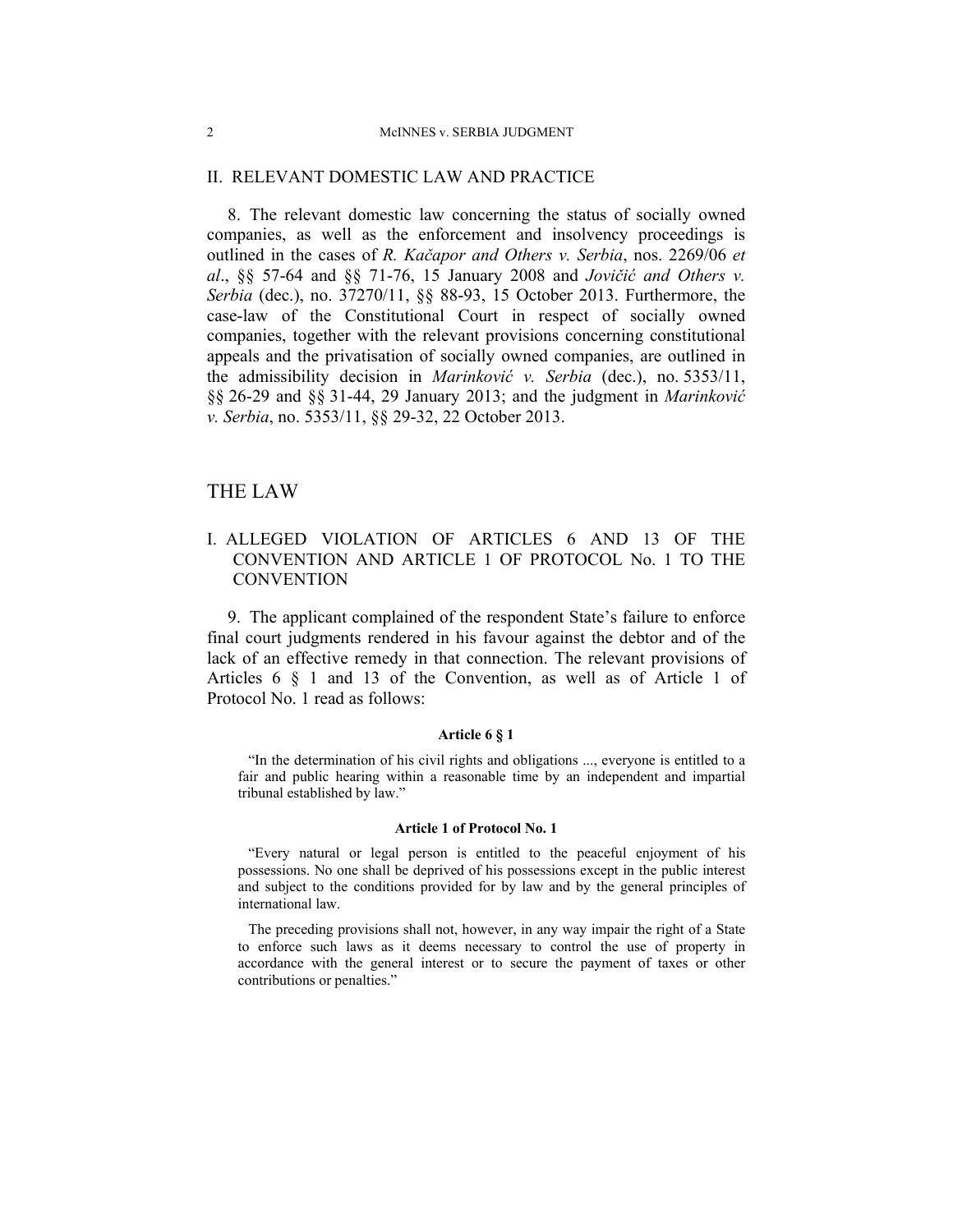#### **Article 13**

"Everyone whose rights and freedoms as set forth in [the] Convention are violated shall have an effective remedy before a national authority notwithstanding that the violation has been committed by persons acting in an official capacity."

#### **A. Admissibility**

10. The Government submitted that the applicant's constitutional appeal, which was lodged on 17 September 2010, had been rejected as out of time by the Constitutional Court on 8 July 2011. The applicant, therefore, failed to exhaust the available domestic remedies.

11. The applicant disagreed.

12. The Court notes at the outset that it has already held that the constitutional appeal cannot be regarded as an effective remedy in cases concerning the non-enforcement of the final court decisions rendered against State/socially-owned companies in respect of the applications lodged with the Court prior to 22 June 2012 (see *Marinković v. Serbia* (dec.), no. 5353/11, § 59, 29 January 2013). Since the application in the present case was lodged prior to that date, the Court rejects the Government's objection.

13. The Court further notes that the application is not manifestly ill-founded within the meaning of Article 35  $\S$  3 (a) of the Convention. It is also not inadmissible on any other grounds. The application must therefore be declared admissible.

## **B. Merits**

14. The Court notes that the final court judgments rendered in the applicant's favour remain unenforced to the present date.

15. The Court has frequently found violations of Article 6 of the Convention and/or Article 1 of Protocol No. 1 to the Convention in cases raising issues similar to those raised in the present case (see *R. Kačapor and Others*, cited above, §§ 115-116 and § 120; *Marčić and Others v. Serbia,*  no. 17556/05, § 60, 30 October 2007*; Crnišanin and Others v. Serbia,*  nos. 35835/05, 43548/05, 43569/05 and 36986/06, §§ 123-124 and §§ 133-134, 13 January 2009*; Rašković and Milunović v. Serbia,*  nos. 1789/07 and 28058/07, § 74 and § 79, 31 May 2011*;* and *Adamović v. Serbia*, no. 41703/06, § 41, 2 October 2012).

16. Having examined all the material submitted to it, the Court considers that the Government have not put forward any fact or convincing argument capable of persuading it to reach a different conclusion in the present case. There has, accordingly, been a violation of Article 6  $\S$  1 of the Convention and Article 1 of Protocol No. 1.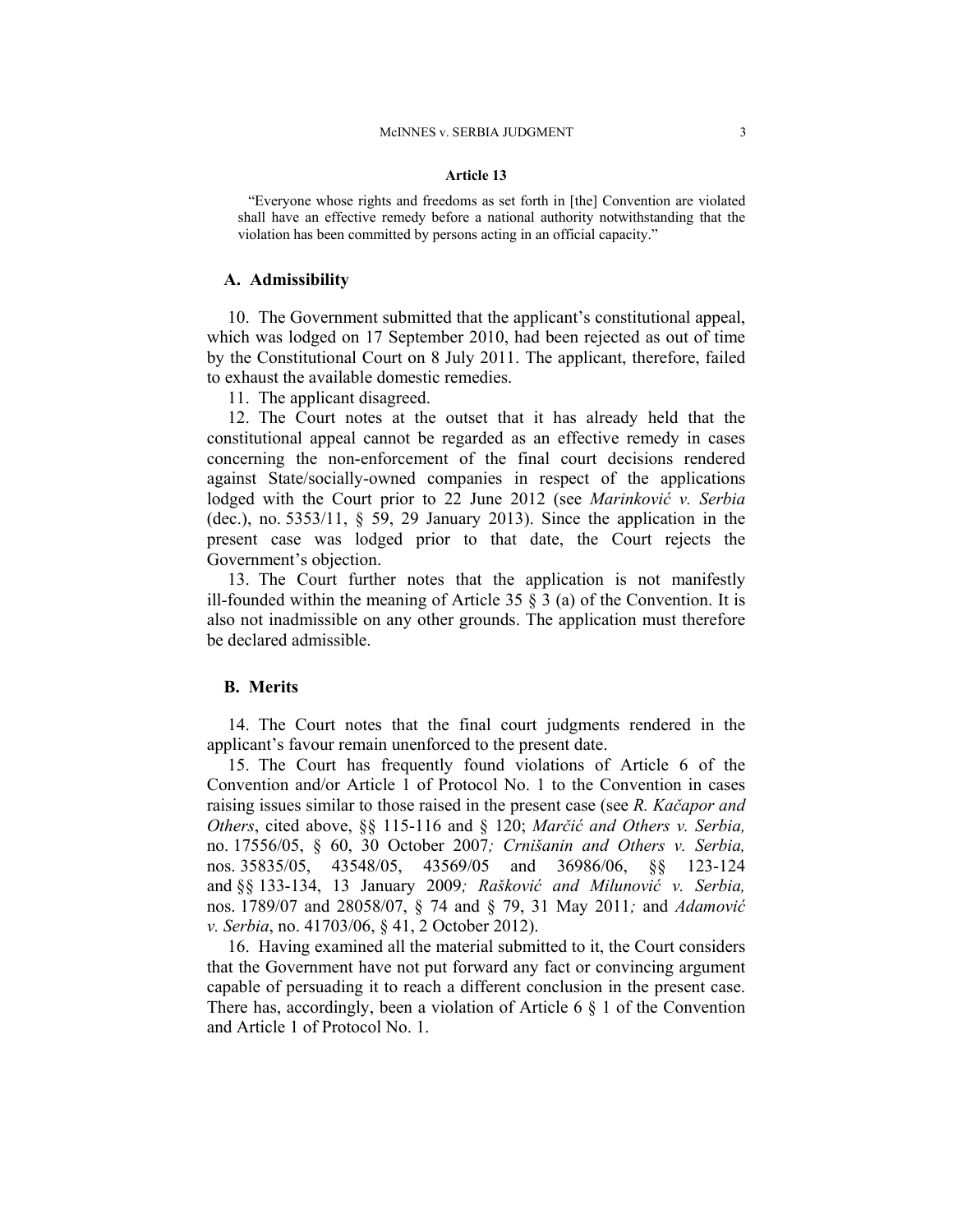17. Having reached this conclusion, the Court does not find it necessary to examine essentially the same complaint under Article 13 of the Convention (see *mutatis mutandis*, *Kin-Stib and Majkić v. Serbia*, no. 12312/05, § 90, 20 April 2010).

## II. APPLICATION OF ARTICLE 41 OF THE CONVENTION

### 18. Article 41 of the Convention provides:

"If the Court finds that there has been a violation of the Convention or the Protocols thereto, and if the internal law of the High Contracting Party concerned allows only partial reparation to be made, the Court shall, if necessary, afford just satisfaction to the injured party."

### **A. Damage**

19. The applicant requested that the State be ordered to pay, from its own funds, the sums awarded by the final court judgments rendered in his favour. The applicant further claimed 36,500 euros (EUR) in respect of damages and costs and expenses incurred before the domestic courts and those incurred before the Court.

20. The Government deemed the applicant's request regarding the compensation for damages and the costs and expenses as excessive.

21. Having regard to the violations found in the present case and its own case-law (see, for example, *Kačapor and Others,* §§ 123-26, *Crnišanin and Others*, § 139, *Marinković v. Serbia*, § 47, *Jovičić and Others v. Serbia*, § 49 and *Adamović v. Serbia*, § 47*,* all cited above), the Court finds that the Government should pay the applicant the sums awarded in the court decisions of 23 November 2001 and 1 July 2008, less any amounts which may have already been paid in this regard.

22. The Court further considers it reasonable and equitable to award EUR 2,000 to the applicant, which sum is to cover all non-pecuniary damage as well as costs and expenses.

### **B. Default interest**

23. The Court considers it appropriate that the default interest rate should be based on the marginal lending rate of the European Central Bank, to which should be added three percentage points.